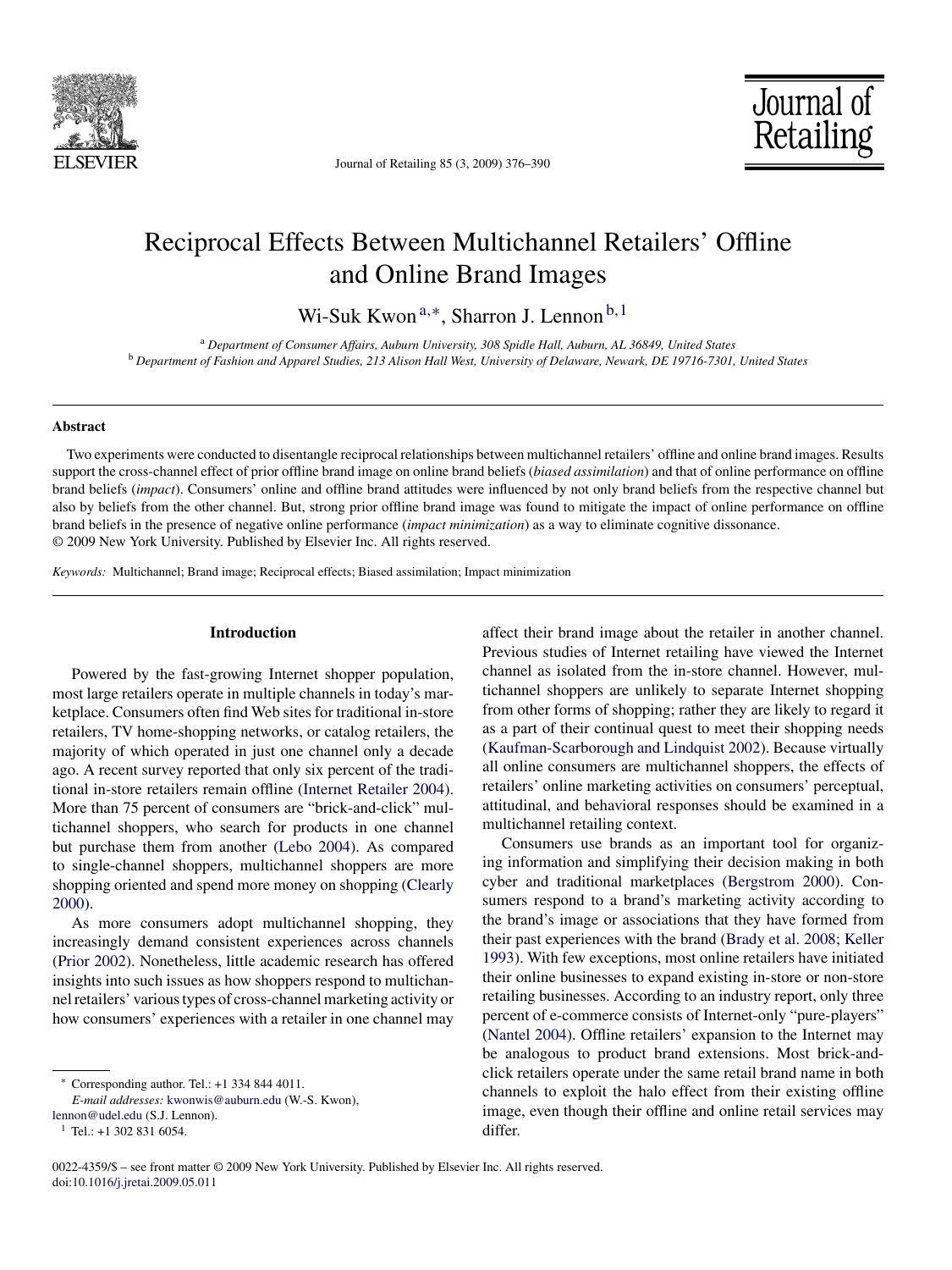The brand extension analogy of retailer Internet expansion also suggests applicability of the *dilution effect* of brand extension [\(Loken and John 1993; Martinez and Pina 2003\).](#page--1-0) That is, a retailer's online performance may dilute the brand's positive image if the online performance fails to meet consumers' high expectations that are based on the retailer's positive offline brand image. Even when multichannel retailers' online and offline operations are managed separately, consumers may associate them if both operations use the same brand name. Therefore, multichannel shoppers may form and update their brand images of a multichannel retailer based on their experiences both offline and online. How accessible, attractive, well-assorted, and controllable a retailer's Web site is and how trustworthy its online service is may damage or enhance the retail brand's offline image. A recent survey [\(National Survey 2008\)](#page--1-0) reported that after a negative experience online respondents said they would be less likely to shop the retailer's offline store (40 percent), that their opinion of the retailer/brand would be negatively affected (60 percent), and that they would not return to the site (80 percent). In another report, about 30 percent of consumers stopped using the offline stores of a brand whose Web site was poorly designed [\(Shop.org 2005\).](#page--1-0) Thus, a retail brand that operates in multiple channels may weaken its brand image if its products and services are inconsistent across the channels.

Drawing on the reciprocal relationships between images of a parent brand and a brand extension, we propose that similar reciprocal relationships exist between offline and online brand images of a multichannel retailer. Many studies have examined the effect of an Internet retailer's online performance on consumers' beliefs and attitudes about the Internet retailer (e.g., [Hsieh, Chiu, and Chiang 2005; Menon and Kahn 2002;](#page--1-0) [Weathers, Sharma, and Wood 2007\).](#page--1-0) However, as multichannel retailing increases, so does the strategic importance of understanding possible effects on retail brand image when a retailer's performance interacts in the offline and online channels. For example, [van Birgelen, Jong, and Ruyter \(2006\)](#page--1-0) found that customer satisfaction with a bank's offline and online services interacted to influence behavioral intentions toward the bank. With a few exceptions such as that, academic research on multichannel retail branding has been relatively scant.

To address this gap, we investigated reciprocal effects of offline and online brand images of multichannel retailers. In general, the reciprocity between offline and online images could be initiated in either channel depending on which channel the consumer was using when forming the first impression of the retailer. In this study, we attempted to disentangle psychological mechanisms specifically responsible for reciprocity beginning with an initial offline impression (prior offline brand image). This reciprocity includes (1) the halo effects of prior offline brand image on online brand beliefs and (2) the feedback effect of online performance on offline brand beliefs, which is moderated by prior offline brand image. We also investigated the offline and online cross-channel reciprocity between brand beliefs and attitudes and that between attitudes and purchase intentions. Finally, this study also examined moderating roles played by prior offline brand image in intra- and cross-channel belief–attitude relationships.



Fig. 1. Conceptual model and hypotheses.

For the context of this study, we selected vertically integrated specialty apparel retail brands (see [Appendix A\)](#page--1-0) that manufacture their products under a single brand name and retail them only in their retail stores of the same brand name. We chose these brands because the product brand name and the retail store brand name are identical, eliminating possible confounds from the interaction between different retail store and product brand names ([Ailawadi and Keller 2004\).](#page--1-0) We chose apparel brands—specifically those targeting young female consumers—because apparel is one of the best-selling online product categories; its online sales have grown rapidly ([DesMarteau 2004\),](#page--1-0) and exceeded online computer sales in 2006 ([Mui 2007\).](#page--1-0) Furthermore, apparel brands may be more meaningful than other brands to young consumers because they use apparel to symbolically express self image ([Piacentini and](#page--1-0) [Mailer 2004\).](#page--1-0) Accordingly, brand management is an important issue for apparel retailers who need to convey social and psychological values of their products to young consumers ([Dunne,](#page--1-0) [Lusch, and Griffith 2002\).](#page--1-0) Thus, specialty apparel retailers targeting young consumers are a good focus for this study.

### *Theoretical framework*

Fig. 1 presents a conceptual model that delineates (1) the formation of offline and online brand beliefs under an interaction of prior offline brand image and online performance, (2) the relationships between offline and online brand beliefs and attitudes, and (3) the relationships between offline and online attitudes and purchase intentions. This model was created based on cognitive psychology theories such as the summative model of attitude, theory of reasoned action [\(Ajzen and Fishbein 1980\),](#page--1-0) and a theory of cognitive dissonance ([Festinger 1957\).](#page--1-0)

The summative model of attitude [\(Ajzen and Fishbein 1980\)](#page--1-0) postulates that an individual's attitude toward an object is a multiplicative function of how strongly the individual believes the object possesses certain attributes (*belief strength*) and how